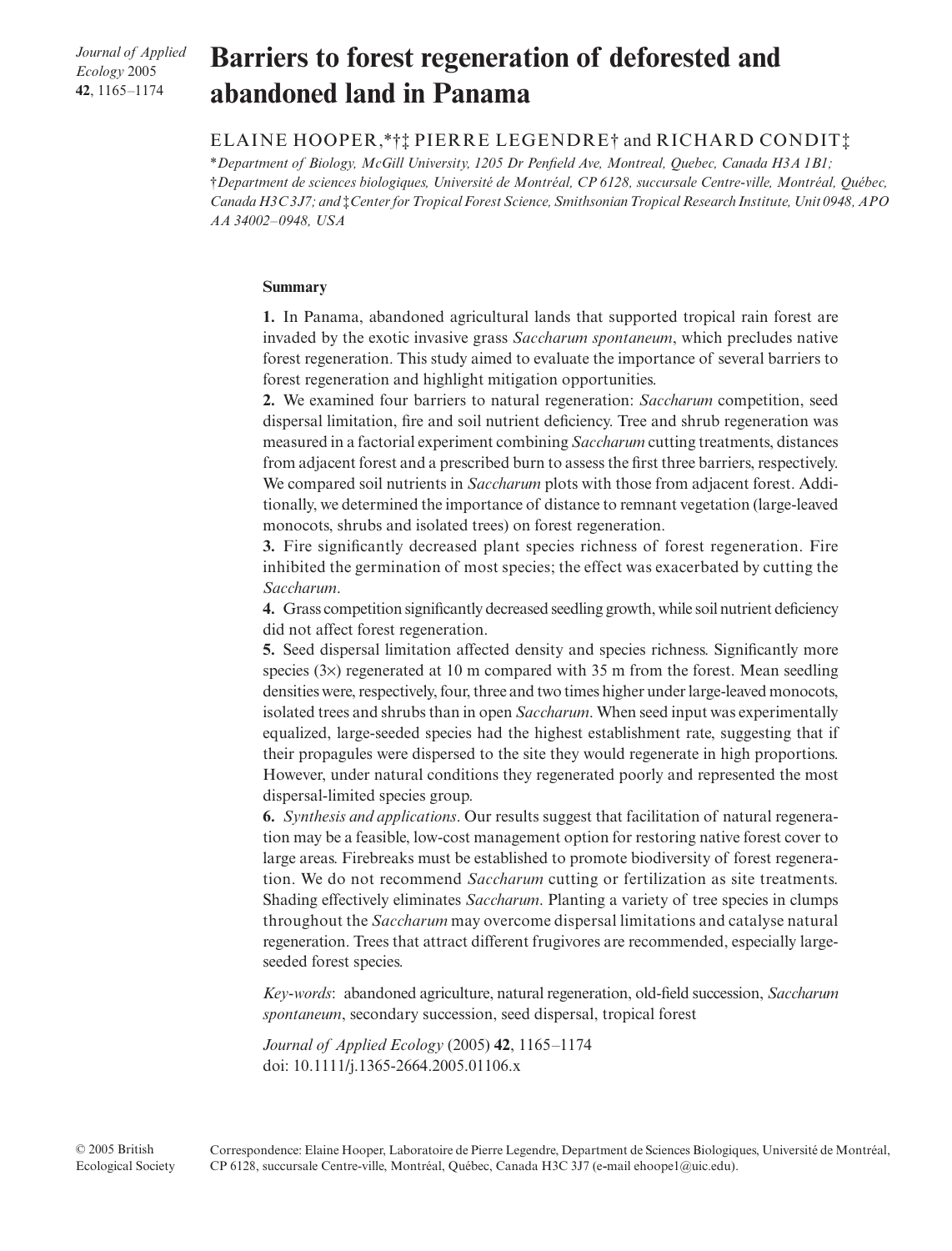## **1166**

*E. Hooper, P. Legendre & R. Condit*

#### **Introduction**

Deforestation in the neotropics and subsequent nonsustainable land use has produced vast areas of degraded land. Once abandoned, forest regeneration is often delayed (Uhl, Buschbacher & Serrão 1988; Aide *et al*. 1995). Research throughout the neotropics has shown that a number of factors, often interacting, may impede tropical forest regeneration at deforested, abandoned sites. These include seed dispersal limitations, grass competition, fire, drought and low soil nutrient availability. Insufficient seed dispersal is a major limitation to natural regeneration at many neotropical sites (Uhl, Buschbacher & Serrão 1988; Aide & Cavelier 1994; Holl 1999; Holl *et al*. 2000; Wijdeven & Kuzee 2000; Zimmerman, Pascarella & Aide 2000). The majority of tropical tree species have animal-dispersed fruits (Howe & Smallwood 1982) but most animals, especially large mammalian frugivores (Chapman & Chapman 1999), will not enter far into these deforested areas (Cardosa da Silva, Uhl & Murphy 1996). Wind-dispersed seeds may arrive in high numbers; however, they are often small-seeded and microsite limited, with consequent low establishment rates. For example, Ingle (2003) found that the stem density of vertebrate-dispersed species outnumbered wind-dispersed species, despite the fact that 15 times more wind-dispersed seeds arrived into abandoned areas. Seed dispersal limitation is especially severe for large-seeded species because the predominant seed vectors in abandoned areas (small birds and bats) carry small seeds (Nepstad *et al*. 1996). These limitations can potentially be alleviated when remnant trees (Guevara, Purata & Van der Maarel 1986; Guevara & Laborde 1993; Carrière *et al*. 2002), shrubs (Vieira, Uhl & Nepstad 1994; Holl 2002) and large-leaved monocots (Duncan & Chapman 1999) are present because they attract seed dispersers and facilitate native rain forest regeneration under their canopies.

Deforested and abandoned sites in central Panama are often invaded by a tall  $(2.5 \text{ m})$  non-native grass species *Saccharum spontaneum* L. ssp. *spontaneum* that grows in dense, impenetrable stands. It has been postulated that *Saccharum* halts natural forest regeneration (Aide & Cavelier 1994) but experimental evidence is lacking (but see Hooper, Condit & Legendre 2002; Hooper, Legendre & Condit 2004). Exotic grasses limit tree regeneration by competing with tree seedlings for water and nutrients (Nepstad 1989; Nepstad *et al*. 1996). Grass invasion also increases the likelihood of fire that in itself further arrests natural forest regeneration in abandoned, deforested lands (Nepstad, Uhl & Serrão 1990). Fire can also impoverish soils, reducing seedling growth (Aide & Cavelier 1994) and impeding forest recovery (Buschbacher, Uhl & Serrão 1988).

© 2005 British Ecological Society, *Journal of Applied Ecology*, **42**, 1165–1174

The objective of this research was to investigate the relative importance of different factors limiting forest regeneration at deforested sites in Panama that have been invaded by *S. spontaneum* (hereafter *Saccharum*) and test management tools for overcoming these barriers.

We tested the hypotheses that limited seed dispersal, *Saccharum* competition, fire and low soil nutrients are barriers to forest regeneration, while remnant vegetation found in these *Saccharum* grasslands (trees, largeleaved monocots and shrubs) facilitates regeneration. Tree and shrub sprouts, seedlings and saplings were monitored over a 1-year period beginning in August 1996. The effect on regeneration of distance from the forest edge was assessed to evaluate the role of potential seed dispersal limitation. Competition with *Saccharum* was studied by comparing cut and uncut treatments. The effect of fire was investigated by performing a prescribed burn during the dry season. The effect of soil nutrients was assessed by comparing soil nutrients in *Saccharum*-dominated sites and adjacent forest. To determine the effect of remnant vegetation, we recorded the location of each isolated tree, shrub and large-leaved monocot (*Musa* and *Heliconia* spp., which we refer to throughout the text as large monocots) and measured their proximity to each regenerating tree and shrub seedling.

## **Materials and methods**

#### **STUDY SITE**

Las Pavas (9°06′N, 79°53′W) is located near the Panama Canal, 4 km south-west of the Barro Colorado Nature Monument (BCNM), where the Smithsonian Tropical Research Institute reserve is located. Prior to deforestation, the study area supported a tropical moist forest similar to the BCNM (Croat 1978). Deforestation began in 1976 (Penna Franco 1990) and by 1984 most of the area had been converted to subsistence agriculture. Agriculture was abandoned before 1990; the site was subsequently invaded by *Saccharum*. The site is moderately hilly and dissected by small streams. Interspersed within the *Saccharum* are isolated trees, shrubs and large monocots and also patches of forest that were spared during deforestation, especially in corridors along streams.

Rainfall at the BCNM averages  $2600$  mm year<sup>-1</sup>, with a dry season from mid-December until mid-April (Windsor 1990). During the first wet season of the study (1996), rainfall was above average, but during the 1997 dry season rainfall was well below average (Smithsonian Environmental Sciences Project, unpublished data). Soils are oxisols (Cavelier 1992).

### EXPERIMENTAL DESIGN

Five sites, located 0·6–3·4 km apart and in areas dominated by *Saccharum*, were selected. Each *Saccharum*dominated site was located adjacent to a different forest patch. At each site, we extended a transect into the *Saccharum*, perpendicular to the forest edge; plots were located with midpoints at 10, 35 and 85 m along this transect. Each plot was divided into three  $12 \times 12$ -m subplots for the three treatments: cutting the *Saccharum*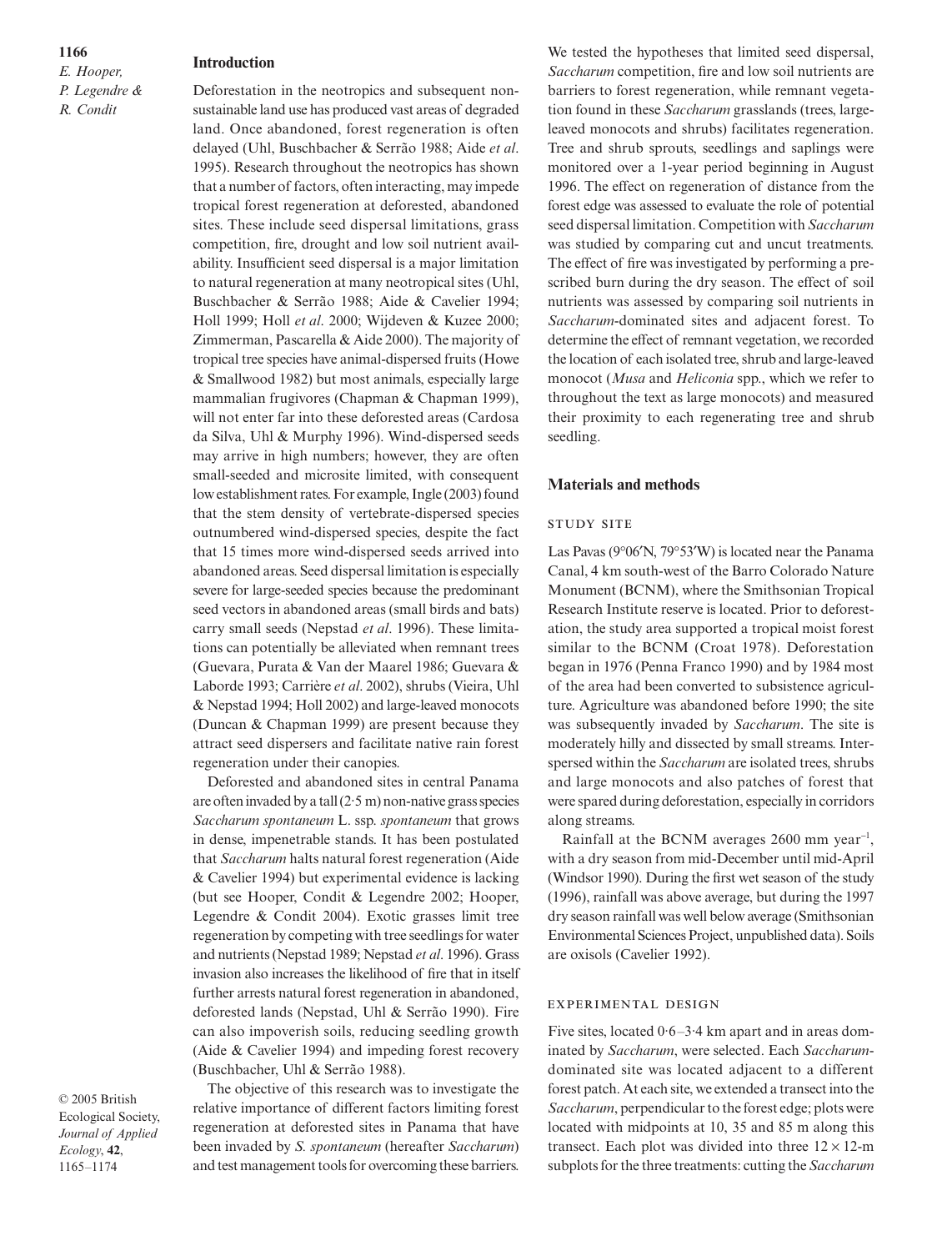*Barriers to forest regeneration in Panama*

once, cutting three times and control (no cutting), with the location of each treatment selected randomly. The *Saccharum* was cut manually with machetes in July 1996 (once cut) and additionally at intervals 4 months apart in November 1996 and March 1997 (thrice cut). The subplots were subdivided into  $25.2 \times 2$ -m subsubplots with a 0·5-m trail between them to facilitate seedling measurement and cutting the *Saccharum* without damaging the regenerating vegetation. All tree and shrub seedlings, and saplings found within these plots, were identified to species, tagged and mapped. Origin as root-sprout was recorded whenever possible (we had difficulty determining origin in fewer than 2% of the seedlings). Measurements of height (soil surface to apical meristem) and basal diameter (3 mm above soil surface) were taken for each individual at four regularly spaced census intervals: August 1996 (mid-wet season), December 1996 (end of wet season), April 1997 (late dry season) and mid-July 1997 (early wet season).

To study the effect of fire on tree species regeneration, we repeated the experimental design as detailed above at each site 20–50 m from the pre-existing experimental plots, and established a 15-m firebreak between the two sets of plots (Hooper, Legendre & Condit 2004, electronic appendix B). Plots on one side of the firebreak were left unburned, while plots on the other side were subjected to a prescribed burn during April 1997 (peak fire season). At each site, all plots were surrounded by a 20–25-m firebreak. Despite the large firebreaks, uncontrolled anthropogenic fires crossed the firebreaks at three sites after the third census. Details are provided whenever this affected subsequent statistical analyses. All prescribed burns were successful. Tree seedlings, shrub seedlings and saplings found within these plots were monitored for a year at four census intervals (two pre-fire and two post-fire) following the same methodology and timing as for the unburned plots.

To determine the effect of remnant vegetation on natural regeneration, we located and mapped all shrubs, large monocots and isolated trees and measured their distance from each seedling. We compared invasion success independent of seed rain (data from a companion experiment) to actual occurrences of natural-regenerating species (data from the present study), as done by De Steven (1991), to determine the effect of limited seed dispersal on forest regeneration. In the companion experiment (Hooper, Condit & Legendre 2002), we planted 15 000 seeds of 20 tree species varying in seed size and shade tolerance in equivalent densities 10 m from the present study.

### **SOIL ANALYSES**

© 2005 British Ecological Society, *Journal of Applied Ecology*, **42**, 1165–1174

Soil samples were taken from the top 20 cm of soil at each experimental subplot located 10 m from the forest patch and also from the top 20 cm of soil in the forest patch adjacent to each subplot, at each site. By comparing grassland and forest soils within 10 m of each other, we attempted to minimize differences in parent

material. Large organic matter was removed and the samples were sieved, ground and pooled for each site. Soil pH was determined using a 1 : 2 soil-to-solution ratio using water (Hendershot, Lalande & Duquette 1993). Percentage carbon was measured using a wet oxidation of organic matter with an acid dichromate solution heated at 150 °C for 45 min. Organic carbon was estimated by back titration using an indicator of the remaining dichromate with a ferrous ammonium sulphate solution. Available phosphorus, calcium, magnesium, potassium, copper, zinc, manganese and iron were extracted using the Mehlich III solution (Tran & Simard 1993), and analysed by atomic absorption spectroscopy (Perkin-Elmer 5380, Norwalk, CT, USA), except for phosphorus which was determined using a calorimetric technique (flow injection analysis, Lachat Instrument, Loveland Colorado, USA). Extractable ammonium and nitrate were determined using a 1-M KCl extraction with a 1 : 10 soil-to-solution ratio that was shaken for 1 h. The filtrate was analysed by calorimetric determination (Maynard & Kalra 1993). Total nitrogen was determined following digestion in a mixture of  $K_2SO_4$ , CuSO<sub>4</sub> and Se (in a ratio of 100 : 10 : 1) and  $H_2SO_4$  at 350 °C for 3 h. The volume was made to 100 mL and the solution was measured calorimetrically (McGill & Figueiredo 1993).

## STATISTICAL ANALYSES

For each soil nutrient, a one-way analysis of variance (ANOVA) was computed to compare forest soils with those of experimental subplots in the *Saccharum* grassland. A second ANOVA was computed to compare soils in burned and unburned *Saccharum*.

A two-way split-plot ANOVA with repeated measures was used to test for the effect of distance from the forest, *Saccharum* treatment and time on the number of naturally regenerating individuals, number of species, number of recruits, percentage recruitment, number of root sprouts, percentage root sprouts, number of individuals that survived and percentage survivorship (calculated for each  $12 \times 12$ -m subplot). All measurements were transformed to achieve normality prior to statistical analysis. We used a similar ANOVA model with a splitsplit-plot design to test for the effect of these factors on growth. Relative growth rate (RGR) per individual was calculated as:

### $RGR = \frac{\ln(D_x) - \ln(D_{x-1})}{T}$

where  $D_{x-1}$  and  $D_x$  are measurements of diameter on two consecutive dates, *T* is the number of days between these dates and ln is the natural logarithm.

To test for the effect of fire on natural regeneration, we used a three-way ANOVA, with a split-split-plot design using the two sites (replicates) that did not suffer fire damage. We compared the burned to the unburned subplots at each site. The model accounted for the variance of the main plot factor, fire with two levels

#### **1167**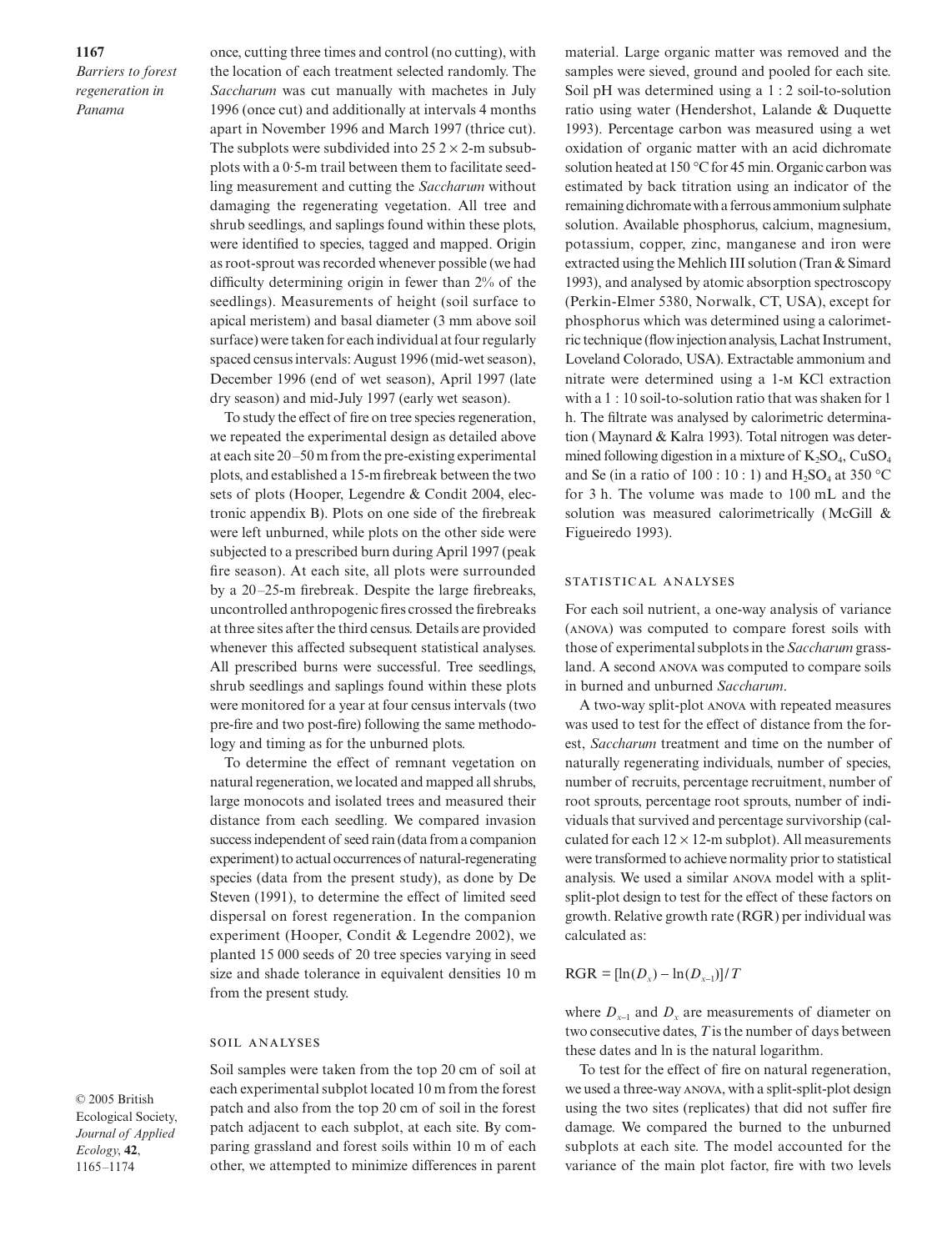**1168** *E. Hooper, P. Legendre & R. Condit*

(burned, unburned), the subplot factor distance from the forest, the subsubplot factor, *Saccharum* treatment and all interactions.

For the preceding analyses utilizing ANOVA, we used the GLM procedure in SAS (SAS Institute 1988). Type III sums of squares was used throughout and Tukey a posteriori contrast tests were performed on all variables found to be significant  $(P < 0.05)$  by ANOVA. A significance level of  $P < 0.05$  was used for all post-hoc tests. For all repeated-measures analyses, Mauchley's criterion applied to the orthogonal components was used to test for sphericity ( $P < 0.05$ ); if it was not significant, univariate tests were used; otherwise, multivariate tests were used (SAS Institute 1988).

We used linear regression analyses (Proc GLM; SAS Institute 1988) to determine the effect of proximity to remnant vegetation on total seedling density. Remnant vegetation was grouped into three classes: (i) large monocots; (ii) isolated trees (height  $> 5$  m); (iii) shrubs and saplings  $(2.5-5 \text{ m in height})$ . The presence or absence of each remnant vegetation type per  $12 \times 12$ -m subplot was coded as a binary predictor variable (presence 1, absence 0). To determine the effect of proximity to the forest, plots close to the forest  $(5-15 \text{ m})$  were coded with the binary predictor variable 1, while plots located with their midpoints at 35 or 85 m from the forest were coded as 0. We grouped naturally regenerating species into seven categories according to dispersal characteristics including their primary and (if applicable) secondary dispersal mechanism or vector (R. Foster & R. Perez, personal communication): (i) wind-dispersed, not reproducing in grassland; (ii) wind-dispersed, reproducing in grassland [there was a single species in this group, *Cochlospermum vitifolium* (Willd.) Spreng.]; (iii) ballistic dispersal (explosion); (iv) small bird-dispersed (seed size < 10 mm), this group of plants may also be dispersed by bats and other mammals; (v) bat-dispersed (there was a single species in this group, *Piper marginatum* Jacq., which is known to be exclusively bat-dispersed); (vi) arboreal animal-dispersed (seed size > 10 mm), including dispersal by large birds and arboreal frugivores; (vii) secondarily agouti-dispersed [there was a single species in this group, *Gustavia superba* (HBK) Berg., known to be scatterhoarded by agoutis *Dasyprocta punctata*]. The total seedling and sapling density [ln(*x* + 0·1) transformed] within each dispersal category was the response variable. We repeated the above analysis for each dispersal category. A Bonferroni correction was applied to the probabilities computed within each remnant vegetation type.

## **Results**

#### **ABIOTIC FACTORS**

© 2005 British Ecological Society, *Journal of Applied Ecology*, **42**, 1165–1174

Cutting the *Saccharum* significantly decreased its live above-ground biomass, from  $4652 \pm 1134$  g m<sup>-2</sup> (control) to  $3205 \pm 523$  g m<sup>-2</sup> (once cut) and  $1308 \pm 205$  g m<sup>-2</sup> (thrice cut) (Hooper, Condit & Legendre 2002). The cutting treatments significantly increased light levels recorded 0·5 m above ground (control 2·8% incident, once cut 15·3% incident, thrice cut 39·1% incident) (Hooper, Condit & Legendre 2002).

Total soil nitrogen levels were low (Sanchez 1976) and significantly lower  $(F<sub>[1,7]</sub> = 10.97, P < 0.013)$  in *Saccharum* grassland  $(0.37 \pm 0.03\%)$ , mean  $\pm$  standard error) than in adjacent secondary forest  $(0.52 \pm 0.03\%)$ (see Appendix S1). However, no significant differences between forested sites and grassland were recorded for the available nitrogen forms, ammonium  $(NH<sub>4</sub>)$  and nitrate  $(NO<sub>3</sub>)$ . Significantly higher levels of soil phosphorus ( $F_{[1,7]}$  = 8.39,  $P = 0.044$ ) (burned  $0.013 \pm 0.005$ mg  $g^{-1}$ , unburned  $0.004 \pm 0.001$  mg  $g^{-1}$ ) and copper  $(F_{[1,7]} = 13.74, P = 0.021)$  were recorded in grassland after fire. No other micro- or macronutrients differed significantly between grassland and forest, or between burned and unburned grassland. Soil pH levels were high (unburned *Saccharum* 5·85 ± 0·13) for tropical soils (Sanchez 1976); the soils had no iron or aluminium toxicity (see Appendix S1).

In total, 4984 individuals of 80 species were encountered naturally regenerating in the *Saccharum*. Mean basal diameter was 6·0 mm, ranging from 0·1 to 69·1 mm. Mean height was 39.2 cm, ranging from 0.7 to 537.4 cm, with 59 stems greater than 2.5 m. The most common species (total number of individuals) were *Gustavia superba* (1060), *Piper marginatum* (522), *Cochlospermum vitifolium* (400), *Spondias mombin* L. (290) and *Cordia alliodora* (Ruiz & Pavon) 241. Details on species composition is given in Hooper, Legendre & Condit (2004), including a full species list.

Tree and shrub density was lower in the first census (August 1996,  $14.7 \pm 3.1$  individuals 10 m<sup>-2</sup>) than in all subsequent censuses (repeated-measures ANOVA univariate analysis;  $F_{[3,36]} = 20.08$ ,  $P < 0.0001$ ), where density doubled to tripled depending on the season (dry season April 1997, 28·5 ± 6·1; wet season December 1996, 35·4  $\pm$  7.9, August 1997, 33.7  $\pm$  7.1). Percentage survival was highest in the 1997 rainy season (April–August 1997,  $82.8 \pm 3.8\%$ ) and lowest in the preceding dry season (December 1996–April 1997,  $71.7 \pm 5.1\%$ ) but the differences among all periods were not significant. Recruitment and percentage recruitment were significantly reduced during the dry season (repeated-measures univariate analysis; recruitment  $F_{[2,24]} = 15.39$ ,  $P < 0.0001$ ; % recruitment  $F_{[2,24]} = 19.47, P \le 0.0001$ , falling from an average of  $19.0 \pm 5.4$  recruits  $10 \text{ m}^{-2} (55.5 \pm 6.9\% \text{ of }$ all individuals) in December 1996 to  $3.1 \pm 0.9$  recruits  $10 \text{ m}^{-2}$  (15 $\cdot$ 2 ± 3 $\cdot$ 4% of all individuals) in April 1997. Tree seedling RGR was also significantly reduced during the dry season, falling to approximately one-third of the rates recorded in the previous wet season (repeatedmeasures ANOVA univariate analysis; RGR  $F_{[2,150]} = 30.02$ , *P*< 0·0001; RGR August–December 1996, 196·4 ±12·7% year<sup>-1</sup>; December 1996–April 1997, 60·8 ± 6·5% year<sup>-1</sup>).

The number of species was significantly affected by distance from the forest, and this effect changed over time (repeated-measures ANOVA univariate analysis, distance–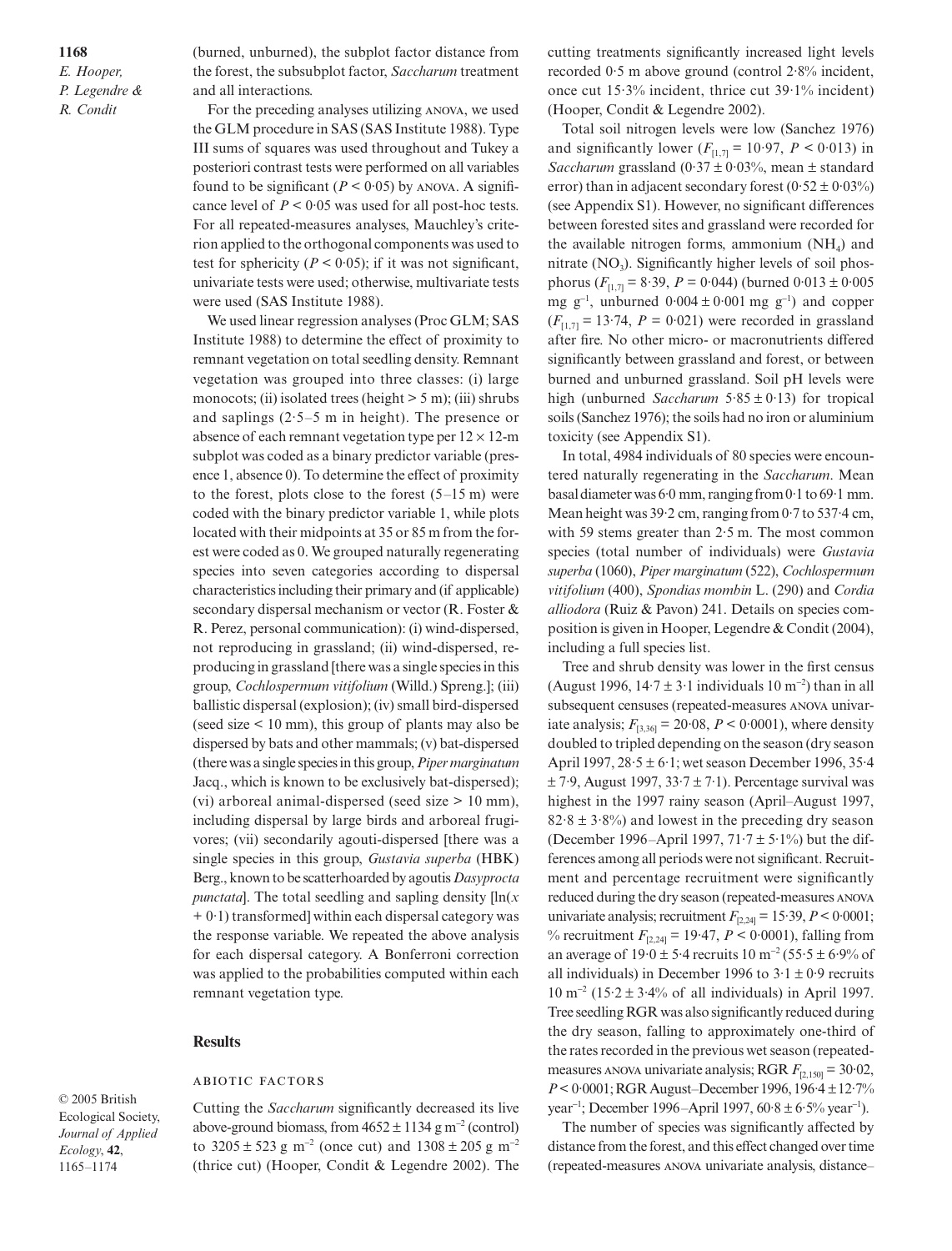**1169**

*Barriers to forest regeneration in Panama*



**Fig. 1.** Effect of distance from the forest on mean number of species per  $10 \text{ m}^2$ . The overall effect is significant (ANOVA, distance–time interaction,  $P = 0.036$ ). Similar superscripts indicate no significant ( $P < 0.05$ ) difference following Tukey post-hoc analysis. Means and 1 standard error are presented.

time interaction:  $F_{[4,16]} = 3.33$ ,  $P = 0.036$ ; Fig. 1). The number of species was highest near the forest and lowest at the intermediate distance (35 m). Initially, these differences in species richness were not significantly different but in December 1996 and April 1997 there were significantly more species at 10 m from the forest than at 35 m (85 m was intermediate). To check if these differences in species richness were explained by differences in the number of stems, we used number of stems as a covariate. Although the number of stems did explain a significant portion of richness variation at each sampling time  $(P < 0.0001)$ , the differences in richness remained significantly influenced by distance from the forest in December 1996 ( $P = 0.047$ ) and April 1997  $(P = 0.008)$ , confirming the results shown in Fig. 1.

RGR of seedlings was significantly higher (ANOVA  $F_{[2,4]} = 12.87$ ,  $P = 0.018$ ) in the thrice-cut *Saccharum*. It averaged  $71·8 ± 6·9%$  year<sup>-1</sup> (thrice cut),  $34·1 ± 5·1%$ year<sup>-1</sup> (once cut) and  $25.48 \pm 9.43\%$  year<sup>-1</sup> (uncut). No other response variables were significantly affected by distance from the forest or *Saccharum* treatment.

Fire significantly  $(F<sub>[1,4]</sub> = 5.96, P = 0.025)$  decreased the number of species, from  $6.2 \pm 0.9$  10 m<sup>-2</sup> pre-fire to 2·8 ± 0·6 10 m<sup>−</sup><sup>2</sup> post-fire. *Saccharum* mowing treatment significantly altered the effect of fire on recruitment from seed (ANOVA treatment–fire interaction; number of recruits  $F_{2,4} = 4.43$ ,  $P = 0.027$ ; percentage recruitment  $F_{[2,4]} = 4.88$ ,  $P = 0.020$ ). Percentage recruitment after fire significantly decreased when the *Saccharum* was cut three times yearly, whereas it increased after fire when the *Saccharum* was cut once or left uncut (Fig. 2). The number of recruits dropped when the *Saccharum* was cut three times, while it increased in the control. There was no significant difference between the number of individuals before and after fire when all seedlings regardless of origin were included in the analysis, but when root sprouts were excluded from the analysis fire reduced average seedling density from  $28.2 \pm 8.1$  10 m<sup>-2</sup> −11·6 ± 4·3 10 m<sup>−</sup><sup>2</sup> ( *F*[1,4] = 4·19, *P* = 0·055). The

© 2005 British Ecological Society, *Journal of Applied Ecology*, **42**, 1165–1174



**Fig. 2.** Effect of fire on percentage and number of recruits from seed (per  $10 \text{ m}^2$ ).

percentage of seedlings originating as root sprouts significantly  $(F<sub>[1,31]</sub> = 5.40, P = 0.036)$  increased in burned plots (unburned  $31.3 \pm 7.3$ %, burned  $51.8 \pm 10.2$ %).

Large monocots had a significant positive effect on the overall number of individuals (linear regression, *P* = 0·014; monocot absent, 12·2 ± 1·8 10 m<sup>-2</sup>; monocot present,  $52 \cdot 1 \pm 14 \cdot 4 \cdot 10 \text{ m}^{-2}$ ; Table 1). When species were grouped into categories according to their dispersal mode/vector, we found that plots with a large monocot present had significantly more bat- and agouti-dispersed species ( $P < 0.0001$ ; Table 1). Plots with shrubs and/or saplings had more large arboreal animal- and agoutidispersed species ( $P = 0.010$ ,  $P = 0.040$ , respectively). Plots closest to the forest patch had significantly more wind-dispersed species ( $P = 0.010$ ), and plots containing an isolated tree had significantly more ballistically dispersed species ( $P < 0.0001$ ).

When seed input was experimentally equalized, largeseeded shade-tolerant species had the highest germination and survival in the *Saccharum* control (Table 2), whereas small-seeded species performed poorly (Hooper, Condit & Legendre 2002). In contrast, small-seeded moderately light-demanding species naturally regenerated in the highest proportions, while large-seeded shadetolerant species did not predominate. Large-seeded moderately light-demanding species were found in fairly high proportions (23% of all individuals), yet they belonged to only three species, with a single species (*Gustavia superba*) comprising most of the individuals.

## **Discussion**

A number of factors pose significant barriers to forest regeneration in abandoned agricultural land in Panama, including lack of propagules, seasonal drought, competition with *Saccharum* and fire. The density of tree and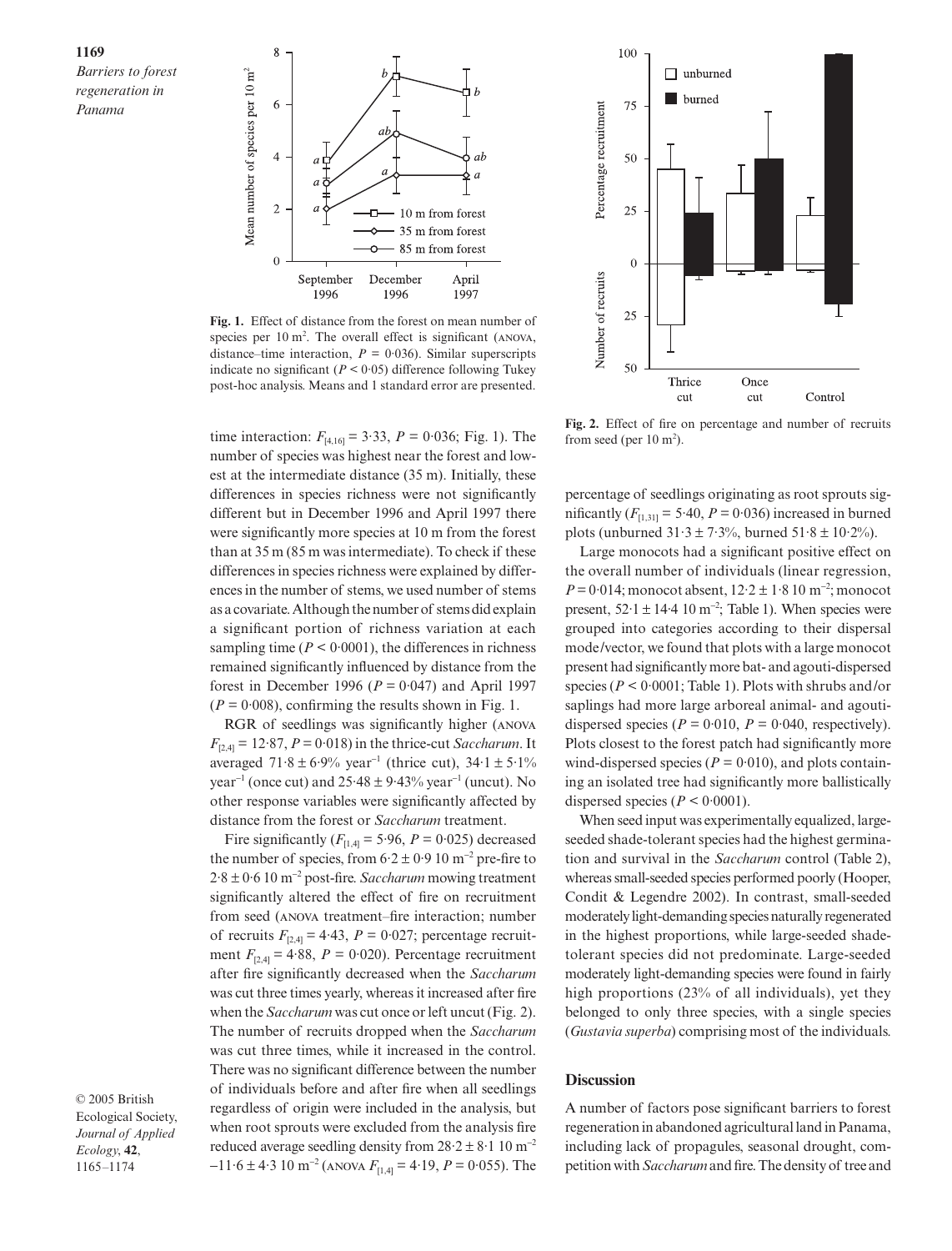**Table 1.** Results of linear regression analyses showing the effect of proximity to forest and remnant vegetation, including large monocots, isolated trees and shrub/saplings, on density (10 m<sup>-2</sup>) on all naturally regenerating seedlings, which are then grouped according to their dispersal vector or mechanism (see text) (only significant results are presented for dispersal groups). Mean number of individuals when the forest was far from the plot or when remnant vegetation was absent from the plot (far) was compared with mean number of individuals when the forest was located within 5 m from the  $12 \times 12$ -m subplot or when remnant vegetation was located in the subplot (near) (means  $\pm$  1 SE)

| Response variable      | Mean $\pm$ 1 SE no. seedlings (far)                                   | Mean $\pm$ 1 SE no. seedlings (near) | $P\dagger$ | $F_{[1,88]}$ | $R^2$ |
|------------------------|-----------------------------------------------------------------------|--------------------------------------|------------|--------------|-------|
|                        | Explanatory variable: proximity to the forest (within $5 \text{ m}$ ) |                                      |            |              |       |
| All seedlings          | $14.1 \pm 2.9$                                                        | $20.4 \pm 4.5$                       | <b>NS</b>  | 1.61         | 0.02  |
| Wind (not reproducing) | $0.7 \pm 0.2$                                                         | $5.1 \pm 2.3$                        | **         | 11.05        | 0.11  |
|                        | Explanatory variable: presence of large-leaved monocot                |                                      |            |              |       |
| All seedlings          | $12.2 \pm 1.8$                                                        | $52 \cdot 1 \pm 14 \cdot 4$          | $\ast\ast$ | 10.30        | 0.11  |
| Bat                    | $0.9 \pm 0.2$                                                         | $12.8 \pm 5.0$                       | $\ast\ast$ | 28.83        | 0.25  |
| Agouti                 | $2.8 \pm 0.6$                                                         | $20.7 \pm 8.0$                       | $\ast\ast$ | 24.39        | 0.22  |
|                        | Explanatory variable: presence of isolated tree (height $> 5$ m)      |                                      |            |              |       |
| All seedlings          | $14.9 \pm 2.4$                                                        | $37.8 \pm 17.4$                      | <b>NS</b>  | 3.44         | 0.04  |
| Ballistic              | $0.3 \pm 0.1$                                                         | $10.2 \pm 5.7$                       | $\ast\ast$ | 18.47        | 0.17  |
|                        | Explanatory variable: presence of shrub/sapling (height $2.5-5$ m)    |                                      |            |              |       |
| All seedlings          | $12.9 \pm 2.7$                                                        | $22.3 \pm 4.8$                       | <b>NS</b>  | 7.37         | 0.08  |
| Large arboreal animal  | $1.3 \pm 0.2$                                                         | $3.2 \pm 0.6$                        | $\ast\ast$ | 11.04        | 0.11  |
| Agouti                 | $3.5 \pm 1.5$                                                         | $6.5 \pm 1.6$                        | *          | 8.27         | 0.09  |

All response variables are  $ln(x + 0.1)$  transformed.

All seedlings, number of all individuals, not grouped into dispersal categories. Wind (not reproducing), number of wind-dispersed species not reproducing in the *Saccharum*. Explosion, number of ballistically dispersed species. Bat, number of *Piper marginatum* (the only species known to be entirely dispersed by bats). Large arboreal animal, number of large bird- or large mammal-dispersed species. Agouti, number of *Gustavia superba* (the only species secondarily dispersed by agoutis

*Dasyprocta punctata*).

†*P*, probability after Bonferroni correction (e.g. 0·104 × 8 tests = 0·832) within remnant vegetation category: \**P* < 0·05; \*\**P* < 0·01.

**Table 2.** Percentage germination (Germ) and survival (Surv) of all seeds planted in the unmown *Saccharum* control (Experimental) compared with mean percentage abundance of tree seedlings naturally regenerating (Natural regeneration). Species were grouped into three seed size and three shade-tolerance classes

|                                | Experimental†     |      |                                |          |                            |      |                   | Natural regeneration           |                            |  |  |
|--------------------------------|-------------------|------|--------------------------------|----------|----------------------------|------|-------------------|--------------------------------|----------------------------|--|--|
| Light index<br>Shade-tolerance | > 0.76<br>Pioneer |      | $0.75 - 0.75$<br>Gap-dependent |          | $<-0.76$<br>Shade-tolerant |      | > 0.76<br>Pioneer | $0.75 - 0.75$<br>Gap-dependent | $<-0.76$<br>Shade-tolerant |  |  |
| Seed size                      | Germ              | Surv | Germ                           | Surv     | Germ                       | Surv | $\%$ total        | $\%$ total                     | $\%$ total                 |  |  |
| Small $(0.15 \text{ g})$       | 13                | 35   |                                | $\theta$ | 21                         | 0    | 12                | 34                             | 8                          |  |  |
| Mid-sized $(0.15-1)$ g)        | $-t$<br>-İ        |      | 16<br>64                       |          | 21<br>50                   |      |                   |                                |                            |  |  |
| Large $(> 1 g)$                | 8                 | 40   | 21                             | 62       | 31                         | 72   | 6                 | 23                             |                            |  |  |

†Reported in table 4 in Hooper, Condit & Legendre (2002). ‡No data.

shrub regeneration was fourfold, threefold and twofold higher under large monocots, remnant trees and shrubs/ saplings, respectively, than in *Saccharum*-dominated areas devoid of remnant vegetation (which we refer to as 'open' *Saccharum*). These results concur with findings at other tropical sites, that trees (Guevara, Purata & Van der Maarel 1986; Guevara & Laborde 1993), shrubs (Vieira, Uhl & Nepstad 1994; Aide *et al*. 1995; Holl 2002; but see Zahawi & Augspurger 1999) and largeleaved monocots (Duncan & Chapman 1999) facilitate woody seedling establishment. This could result from an increased probability of dispersal under remnant vegetation compared with grassland, as documented at other sites for trees (Guevara, Purata & Van der Maarel 1986; Guevara & Laborde 1993; Cardosa da Silva,

© 2005 British Ecological Society, *Journal of Applied Ecology*, **42**, 1165–1174

Uhl & Murphy 1996; Duncan & Chapman 1999; Toh, Gillespie & Lamb 1999; Wijdeven & Kuzee 2000), shrubs (Vieira, Uhl & Nepstad 1994; Holl 2002) and large monocots (Duncan & Chapman 1999). It may also result from a higher probability of seedling establishment under remnant vegetation (Guevara & Laborde 1993; Holl 2002) because of lowered grass competition and a more favourable microclimate (Vieira, Uhl & Nepstad 1994). Research suggests both are necessary to enhance seedling density, as increased seed rain without favourable conditions for seedling establishment does not lead to enhanced recruitment (Holl 1998). Our results suggest that a combination of enhanced dispersal and establishment increases seedling density under remnant vegetation compared with open *Saccharum*.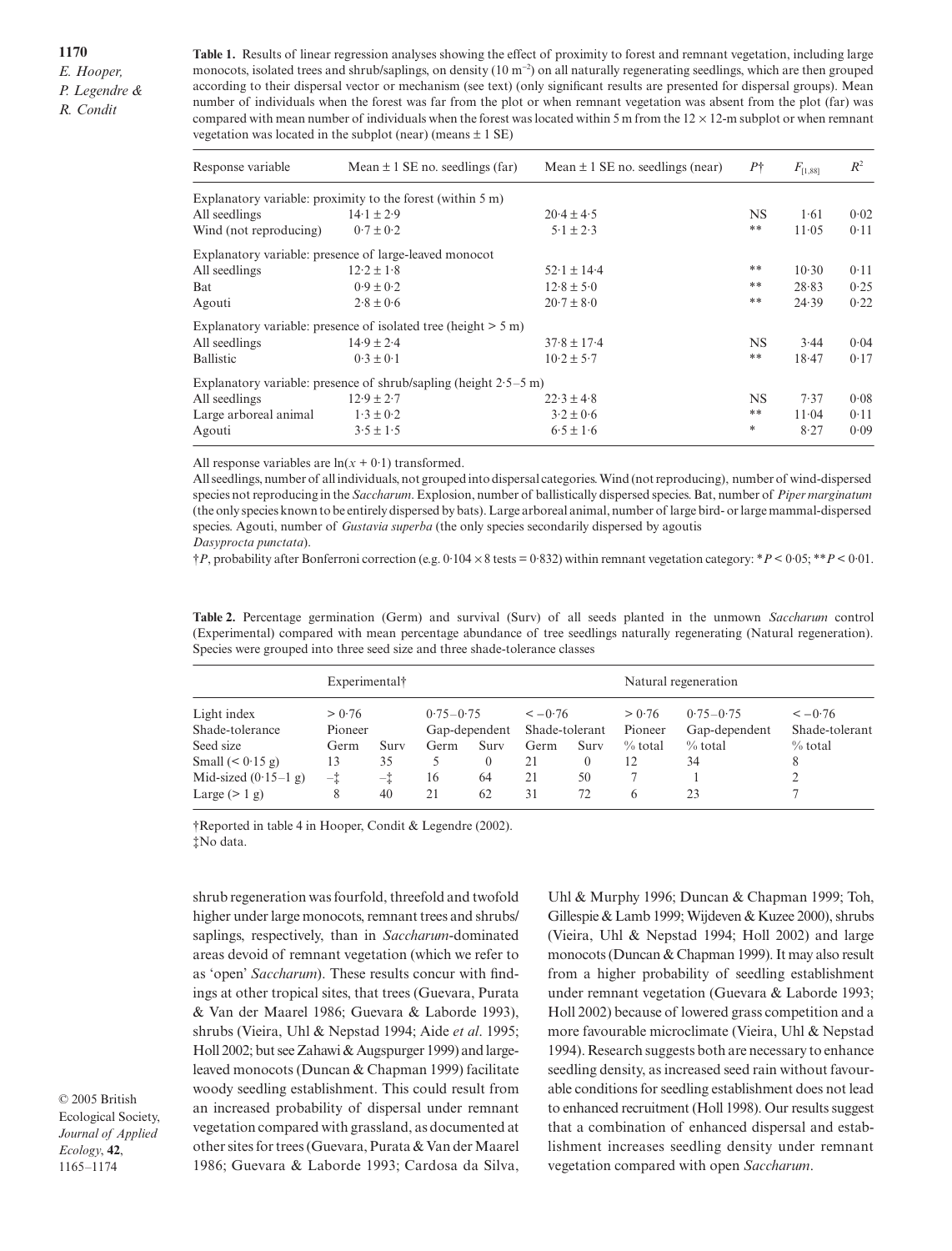## **DISPERSAL**

*Barriers to forest regeneration in Panama*

Differences in the relative density of recruitment below different types of remnant vegetation may result from differential attraction to frugivores. Significantly higher densities of mammalian-dispersed species were found below large monocots (agouti- and bat-dispersed seeds) and shrubs/saplings (agouti- and large -arboreal-animaldispersed seeds) compared with open *Saccharum*. Similarly at other tropical sites, higher densities of animal-dispersed seed rain have been reported under shrubs (Vieira, Uhl & Nepstad 1994; Holl 2002). Species found under remnant vegetation at our site included large-seeded primary forest species. These results suggest that different remnant vegetation types in the *Saccharum* attract different frugivores, increasing the diversity of tree species and the proportion of large-seeded primary forest species regenerating.

We found almost equal numbers of bat-dispersed seedlings compared with small bird-dispersed seedlings. Other neotropical studies have shown that bat seed rain can surpass bird seed rain in degraded areas (Thomas *et al*. 1988; Gorchov *et al*. 1993). Cardosa da Silva, Uhl & Murphy (1996) found that bats disperse more woody vegetation into areas with few trees and shrubs, whereas small birds contribute more seed rain once trees and shrubs are established; our results concur. The bat-dispersed *Piper marginatum* was often the only species present in open *Saccharum*. However, we recorded more small bird-dispersed species overall, suggesting that birds play a pivotal role in increasing biodiversity during succession.

While the density of naturally regenerating trees and shrubs correlated with proximity to remnant vegetation, it did not correlate with distance to the forest. Duncan & Duncan (2000) and Slocum & Horvitz (2000) similarly found no relationship of distance from the forest with the density of natural regeneration in degraded areas containing remnant vegetation. The effect of distance from the forest may vary with species' dispersal mechanisms and site factors; for example in a temperate system Holl & Crone (2004) found that only winddispersed species are affected by distance from the forest, whereas animal-dispersed species are more influenced by site factors. Similarly, in a tropical context distance from the forest has little effect on animal-dispersed seed rain at some sites adjacent to forest that are near isolated trees and shrubs (Guevara, Purata & Van der Maarel 1986; Willson & Crome 1989). These results contrast with findings at other tropical locations that seedling density decreases sharply with increasing distance from the forest edge (Aide & Cavelier 1994), as does seed rain density (Nepstad, Uhl & Serrão 1990; Gorchov *et al*. 1993; Aide & Cavelier 1994; Holl 1999; Wijdeven & Kuzee 2000) and frugivore abundance (Cardosa da Silva *et al*. 1996). Slocum & Horvitz (2000) suggest that distance from the forest is most important when vegetation such as trees and shrubs are not found in degraded lands, for example during early successional stages, and our results support this conclusion.

© 2005 British Ecological Society, *Journal of Applied Ecology*, **42**, 1165–1174

Species richness declined significantly with increasing distance from the forest; this is a major barrier to the reestablishment of biodiversity. Species richness was almost threefold lower at 35 m compared with 10 m from the forest; wind-dispersed species (not reproducing in grassland) declined significantly with distance from the forest. Holl (1999) and Aide & Cavelier (1994) report a similar decline in species richness with increasing distance from the forest edge. This may result from dispersal limitations, for example Zimmerman *et al*. (2000) document a negative effect of distance from the forest on species richness of seed rain, and Duncan & Chapman (1999) report a low proportion of forest species in oldfield seed rain, despite close proximity to primary forest. At our site, barriers to the re-establishment of biodiversity may be alleviated if remnant vegetation is present. Both distance from the forest and distance from large-leaved monocots significantly and negatively affected species richness, accounting for a large proportion of variation (68·1%) at our site (Hooper, Legendre & Condit 2004). Bat-dispersed and agouti-dispersed species predominated near monocots. Agoutis surpass all other neotropical mammals in dispersing large seeds because of their scatterhoarding behaviour (Hallwachs 1986); our results suggest they play a key role in increasing diversity by hastening the return of large-seeded forest species.

Evidence for insufficient seed dispersal in open *Saccharum*, especially large-seeded species, is suggested when comparing results from a companion study at the same site, where we planted 20 species of native trees varying in seed size and shade-tolerance characteristics (Hooper, Condit & Legendre 2002). When seed input was equalized, large-seeded shade-tolerant species had the highest germination and survival. Yet most naturally regenerating individuals were small-seeded gapdependent species (Table 2) with low survival. If seed input of the large-seeded shade-tolerant species was not limiting, their higher germination and survival suggest that they would be found in the highest proportions, yet they rarely regenerated. These findings suggest that regeneration of woody species in Panama faces a similar combination of dispersal and physiological constraints to that documented in abandoned Amazonian pastures. Small-seeded bat- and bird-dispersed species are the most likely to be deposited into abandoned Amazonian pastures; however, these species have the lowest survival (Nepstad *et al*. 1996). At our site, a notable exception to this trend was that 23% of the regeneration was large-seeded gap-dependent seedlings. However, as the majority of these seedlings were a single species (the agouti-dispersed *Gustavia superba*), limited seed dispersal of large-seeded species remains a concern because it constrains biodiversity of naturally regenerating forests.

### **ESTABLISHMENT**

While results reported in the present study do not address whether establishment success is enhanced under remnant vegetation, related research at this site shows that tree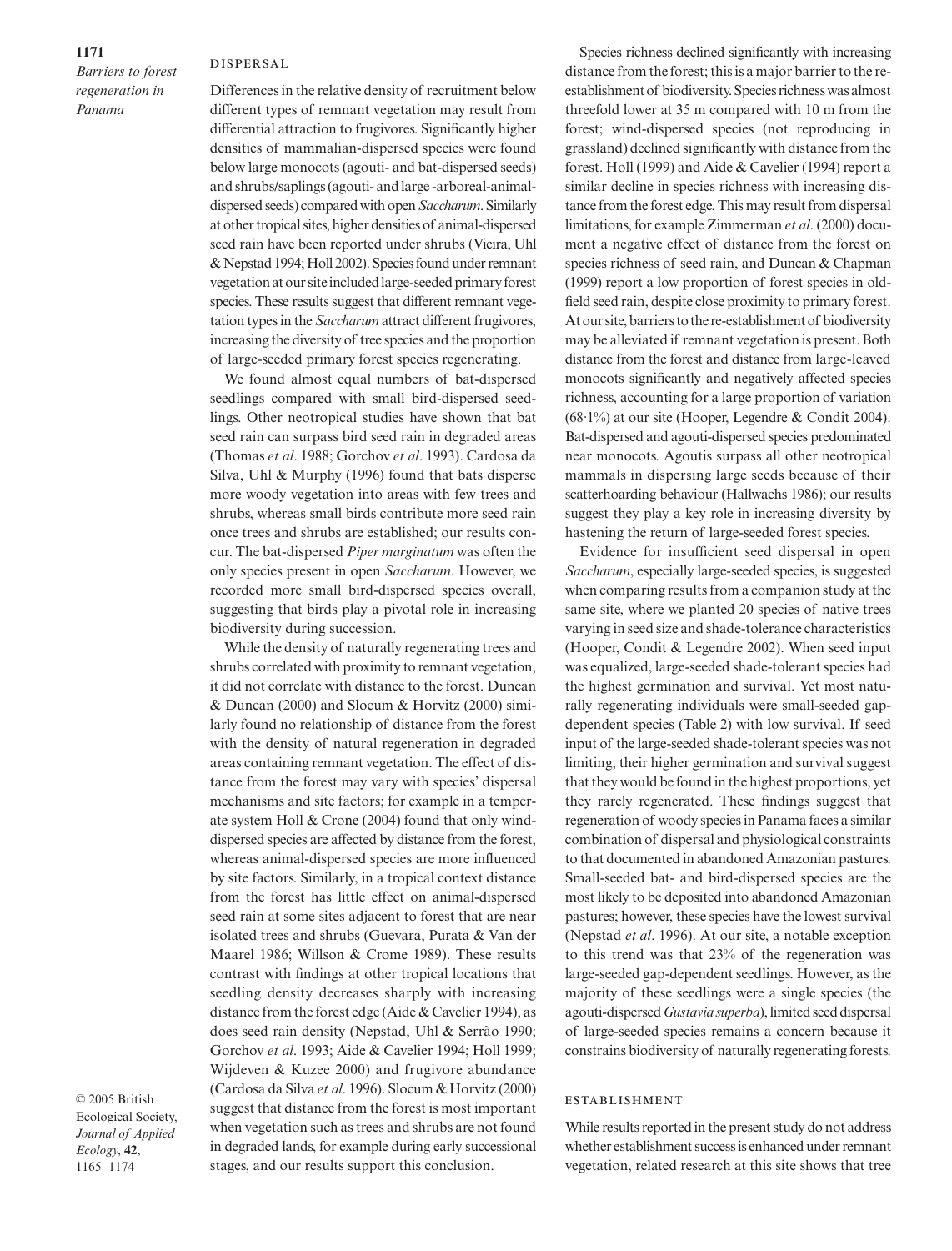**1172** *E. Hooper, P. Legendre & R. Condit*

seedlings establishing in shaded conditions with no *Saccharum* have enhanced performance compared with those found in sites colonized by *Saccharum*; *Saccharum* competition (both above- and below-ground) negatively affected the performance of most naturally regenerating woody species (Hooper, Condit & Legendre 2002).

The density, recruitment and growth of naturally regenerating trees and shrubs in open *Saccharum* were significantly reduced during the dry season, suggesting that drought limits natural regeneration at our sites. Research in Brazil has shown that higher temperatures and lower soil moisture availability in abandoned pastures compared with tree-fall gaps causes water stress for plants, limiting their establishment and survival (Nepstad *et al*. 1996). Fruit availability during the dry season may also be lower (Cardosa da Silva, Uhl & Murphy 1996), affecting recruitment.

Physiological stresses are exacerbated when tree seedlings have to compete with grasses for soil moisture and nutrients (Nepstad 1989). Removal of aboveground grass biomass can be detrimental to seedling germination and survival as a result of hotter, drier conditions at the soil surface (Zimmerman *et al*. 2000), especially during the dry season (Hooper, Condit & Legendre 2002). However, grass removal can enhance seedling growth (Ganade & Brown 2002), especially growth of light-demanding species (Hooper, Condit & Legendre 2002). In the present study we found that seedling relative growth rates were three times higher in mown compared with unmown treatments, reflecting the high proportion of moderately (58%) to highly (25%) light-dependent seedlings regenerating at our site.

## **FIRE**

Fire was a major barrier to native tree regeneration because it decreased species richness; species richness was more than twice as high in unburned compared with burned plots. In contrast, the density of regenerating tree and shrub species was not significantly affected by burning because a subset of the original species resprouted in high densities after fire (Hooper, Legendre & Condit 2004; also reported in Australia Setterfield 2002). Burning reduces the number of species resprouting at other tropical sites (Uhl *et al*. 1990; Sampaio, Salcedo & Kauffman 1993). Fire severity significantly affected the recruitment of individuals originating from the seed bank. Recruitment from the seed bank was higher after fire when the *Saccharum* was left unmown and lower if it was mown prior to burning. Mowing the *Saccharum* resulted in a large amount of highly flammable *Saccharum* litter on the ground. This may have increased the temperature of the fire and decreased the size of the viable seed bank (Uhl *et al*. 1981).

© 2005 British Ecological Society, *Journal of Applied Ecology*, **42**, 1165–1174

## **SOIL NUTRIENTS**

We found no conclusive evidence that soil nutrients were a barrier to natural regeneration of tree and shrub species. While total nitrogen was significantly lower in grassland compared with adjacent forest, no significant differences between forested sites and grassland were recorded for the available nitrogen forms ammonium (NH<sub>4</sub>) and nitrate (NO<sub>3</sub>). We recommend a more precise analysis of available nitrogen because we used dry soil samples, in which some available nitrogen may have been lost. At forested sites 7 km from our study area, Cavelier (1992) reported similar values of total nitrogen as those we report in grassland, further suggesting that recorded soil nutrient levels were sufficient for forest development.

### CONCLUSION

Facilitation of natural regeneration may be a feasible, low-cost management option for restoring native forest cover to large areas in Panama invaded by *Saccharum*. Firebreaks must be established to promote biodiversity of forest regeneration, as species richness significantly declined following fire. Even with the removal of fire, natural tree regeneration will not proceed unassisted, especially if the desired goal is to restore a species composition similar to primary forest (Hooper, Legendre & Condit 2004). Low seed dispersal limits regeneration of large-seeded species, while small-seeded species are constrained by *Saccharum* competition. Shading effectively eliminates *Saccharum* and enhances tree regeneration (Hooper, Condit & Legendre 2002), suggesting that planting trees to overcome dispersal limitations and produce a shade cover is the best way to eliminate *Saccharum*. We suggest planting a variety of tree species in clumps throughout the *Saccharum* to catalyse natural regeneration, in a process similar to the nucleation model of regeneration of Yarranton & Morrison (1974); similar recommendations have been proposed at other tropical sites (Nepstad, Uhl & Serrão 1990; Lamb *et al*. 1997). Trees that attract a spectrum of frugivores are recommended (Martinez-Garza & Howe 2003), especially large-seeded forest species, as they have the highest performance in the *Saccharum*. Tall tree species with a high crown density should be considered, as they promote bird dispersal (Jones *et al*. 2004); this may increase diversity. Planting shrubs and large monocots would further increase diversity by attracting bats and agoutis. We do not recommend costly *Saccharum* cutting treatments because they did not significantly increase density, species richness or survival of forest regeneration. As cutting did increase seedling growth, it may be suitable for small-scale intensive forest restoration. Burning or fertilization of the regeneration site would not be cost-effective, as fire decreased regeneration from the seed bank, and soil nutrients did not limit seedling establishment.

#### **Acknowledgements**

This work was supported by the Fundacion AVINA. The Smithsonian Tropical Research Institute in Panama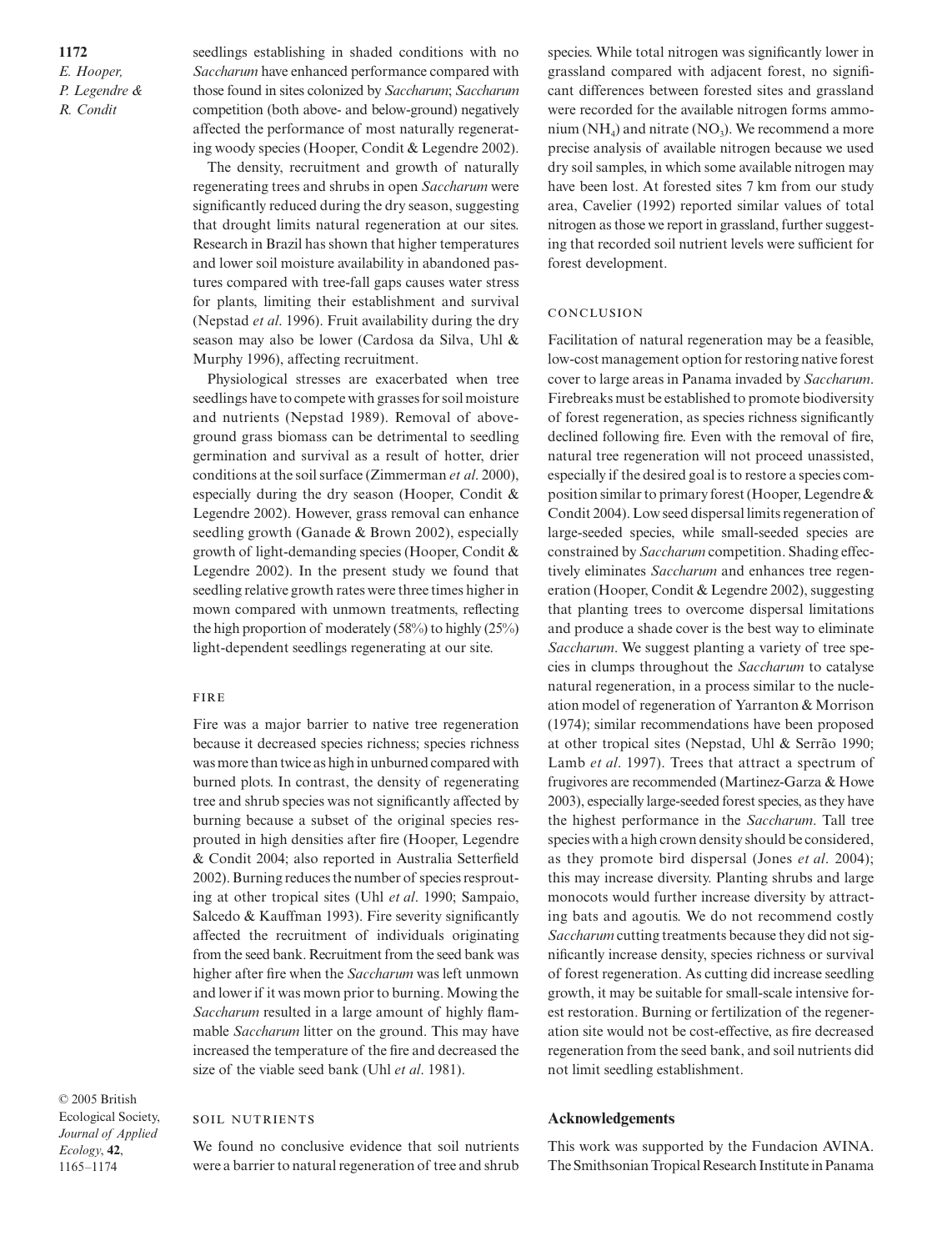*Barriers to forest regeneration in Panama*

provided generous logistical support. We thank members of the Center for Tropical Forest Science for dedicated assistance, including J. Aranda, S. Aguilar and R. Pérez for tree seedling identification, S. Loo de Lao for help with initial database management and L. Valencia for logistical support. Thanks to M.V. Arrocha for field assistance. We thank R. Latta, C. Potvin and B. Wilsey at McGill University for helpful initial discussions, P. St Onge for computer assistance, H. Lalande for performing soil analyses and T. Moore for assistance with interpreting the soil analyses. At the Université de Montréal we thank P. Casgrain and V. Makarenkov for computer assistance. We thank M.E. Grillet, H. Howe, M.D. Swaine, members of the Howe laboratory and three anonymous referees for providing insightful comments on later versions of the manuscript. Special thanks to the people of Las Pavas for their dedicated field assistance and A. Sanchez for sharing his knowledge of the local flora.

## **References**

- Aide, T.M. & Cavelier, J. (1994) Barriers to lowland tropical forest restoration in the Sierra Nevada de Santa Marta, Columbia. *Restoration Ecology*, **2**, 219–229.
- Aide, T.M., Zimmerman, J.K., Herrera, L., Rosario, M. & Serrano, M. (1995) Forest recovery in abandoned tropical pastures in Puerto Rico. *Forest Ecology and Management*, **77**, 77–86.
- Buschbacher, R., Uhl, C. & Serrão, E.A.S. (1988) Abandoned pastures in Eastern Amazonia. II. Nutrient stocks in the soil and vegetation. *Journal of Ecology*, **76**, 682–699.
- Cardosa da Silva, J.M., Uhl, C. & Murray. G. (1996) Plant succession, landscape management, and the ecology of frugivorous birds in abandoned Amazonian pastures. *Conservation Biology*, **10**, 491–503.
- Carrière, S.M., Andre, M., Letourny, P., Olivier, I. & McKey, D.B. (2002) Seed rain beneath remnant trees in a slash-and-burn agricultural system in southern Cameroon. *Journal of Tropical Ecology*, **18**, 353–374.
- Cavelier, J. (1992) Fine-root biomass and soil properties in a semideciduous and a lower montane rain-forest in Panama. *Plant and Soil*, **142**, 187–201.
- Chapman, C.A. & Chapman, L.J. (1999) Forest restoration in abandoned agricultural land: a case study from East Africa. *Conservation Biology*, **13**, 1301–1311.
- Croat, T.B. (1978) *The Flora of Barro Colorado Island*. Stanford University Press, Stanford, CA.
- De Steven, D. (1991) Experiments on mechanisms of tree establishment in old-field succession: seedling survival and growth. *Ecology*, **72**, 1076–1088.
- Duncan, R.S. & Chapman, C.A. (1999) Seed dispersal and potential forest succession in abandoned agriculture in tropical Africa. *Ecological Applications*, **9**, 998–1008.
- Duncan, R.S. & Duncan, V.E. (2000) Forest succession and distance from forest edge in an afro-tropical grassland. *Biotropica*, **32**, 33–41.
- Ganade, G. & Brown, V.K. (2002) Succession in old pastures of central Amazonia: role of soil fertility and plant litter. *Ecology*, **83**, 743–754.
- Gorchov, D.L., Cornejo, F., Ascorra, C. & Jaramillo, M. (1993) The role of seed dispersal in the natural regeneration of rain forest after strip-cutting in the Peruvian Amazon. *Vegetatio*, **107/108**, 339–349.

Ecological Society, *Journal of Applied Ecology*, **42**, 1165–1174

© 2005 British

Guevara, S. & Laborde, J. (1993) Monitoring seed dispersal at isolated standing trees in tropical pastures: consequences for local species availability. *Vegetatio*, **107/108**, 319–338.

- Guevara, S., Purata, S.E. & Van der Maarel, E. (1986) The role of remnant forest trees in tropical secondary succession. *Vegetatio*, **66**, 77–84.
- Hallwachs, W. (1986) Agoutis (*Dasyprocta punctata*), the inheritors of guapinol (*Hymenaea courbaril*: Leguminosae). *Frugivores and Seed Dispersal* (eds A. Estrada & T.H. Fleming), pp. 119–135. Dr Junk Publishers, Dordrecht, the **Netherlands**.
- Hendershot, W.H., Lalande, H. & Duquette, M. (1993) Soil reaction and exchangeable acidity. *Soil Sampling and Methods of Analysis*(ed. M.R. Carter), pp. 141–145. Canadian Society of Soil Science, Lewis Publishers, Ann Arbor, MI.
- Holl, K.D. (1998) Do bird perching structures elevate seed rain and seedling establishment in abandoned tropical pasture? *Restoration Ecology*, **6**, 253–261.
- Holl, K.D. (1999) Factors limiting tropical rainforest regeneration in abandoned pasture: seed rain, seed germination, microclimate and soil. *Biotropica*, **31**, 229–242.
- Holl, K.D. (2002) Effect of shrubs on tree seedling establishment in an abandoned tropical pasture. *Journal of Ecology*, **90**, 179–187.
- Holl, K.D. & Crone, E.E. (2004) Applicability of landscape island biogeography theory to restoration of riparian understorey plants. *Journal of Applied Ecology*, **41**, 922–933.
- Holl, K.D., Loik, M.E., Lin, E.H.V. & Samuels, I.A. (2000) Tropical montane forest restoration in Costa Rica: overcoming barriers to dispersal and establishment. *Restoration Ecology*, **8**, 339–349.
- Hooper, E., Condit, R. & Legendre, P. (2002) Responses of 20 native tree species to reforestation strategies for abandoned farmland in Panama. *Ecological Applications*, **12**, 1626–1641.
- Hooper, E.R., Legendre, P. & Condit, R. (2004) Factors affecting community composition of forest regeneration in deforested, abandoned land in Panama. *Ecology*, **85**, 3313– 3326.
- Howe, H.F. & Smallwood, J. (1982) Ecology of seed dispersal. *Annual Review of Ecology and Systematics*, **13**, 201–228.
- Ingle, N.R. (2003) Seed dispersal by wind, birds, and bats between Philippine montane rainforest and successional vegetation. *Oecologia*, **134**, 251–261.
- Jones, E.R., Wishnie, M.H., Deago, J., Sautu, A. & Cerezo, A. (2004) Facilitating natural regeneration in *Saccharum spontaneum* (L.) grasslands within the Panama Canal watershed: effects of tree species and tree structure on vegetation recruitment patterns. *Forest Ecology and Management*, **191**, 171–183.
- Lamb, D., Parotta, J., Keenan, R. & Tucker, N. (1997) Rejoining habitat remnants: restoring degraded forest lands. *Tropical Forest Remnants: Ecology, Management, and Conservation of Fragmented Communities* (eds W.F. Laurance & R.O. Bierregaard, Jr ), pp. 366–385. University of Chicago Press, Chicago, IL.
- McGill, C. & Figueiredo, C.T. (1993) Total nitrogen. *Soil Sampling and Methods of Analysis* (ed. M.R. Carter), pp. 201–211. Canadian Society of Soil Science, Lewis Publishers, Ann Arbor, MI.
- Martinez-Garza, C. & Howe, H.F. (2003) Restoring tropical diversity: beating the time tax on species loss. *Journal of Applied Ecology*, **40**, 423–429.
- Maynard, D.G. & Kalra, Y.P. (1993) Nitrate and exchangeable ammonium nitrate. *Soil Sampling and Methods of Analysis* (ed. M.R. Carter), pp. 25–38. Canadian Society of Soil Science, Lewis Publishers, Ann Arbor, MI.
- Nepstad, D. (1989) *Forest regrowth in abandoned pastures of eastern Amazonia: limitations to tree seedling survival and growth*. PhD Thesis. Yale University, New Haven, CT.
- Nepstad, D.C., Uhl, C., Pereira, C.A. & Cardosa da Silva, J.M. (1996) A comparative study of tree establishment in abandoned pasture and mature forest of eastern Amazonia. *Oikos*, **76**, 25–39.

**1173**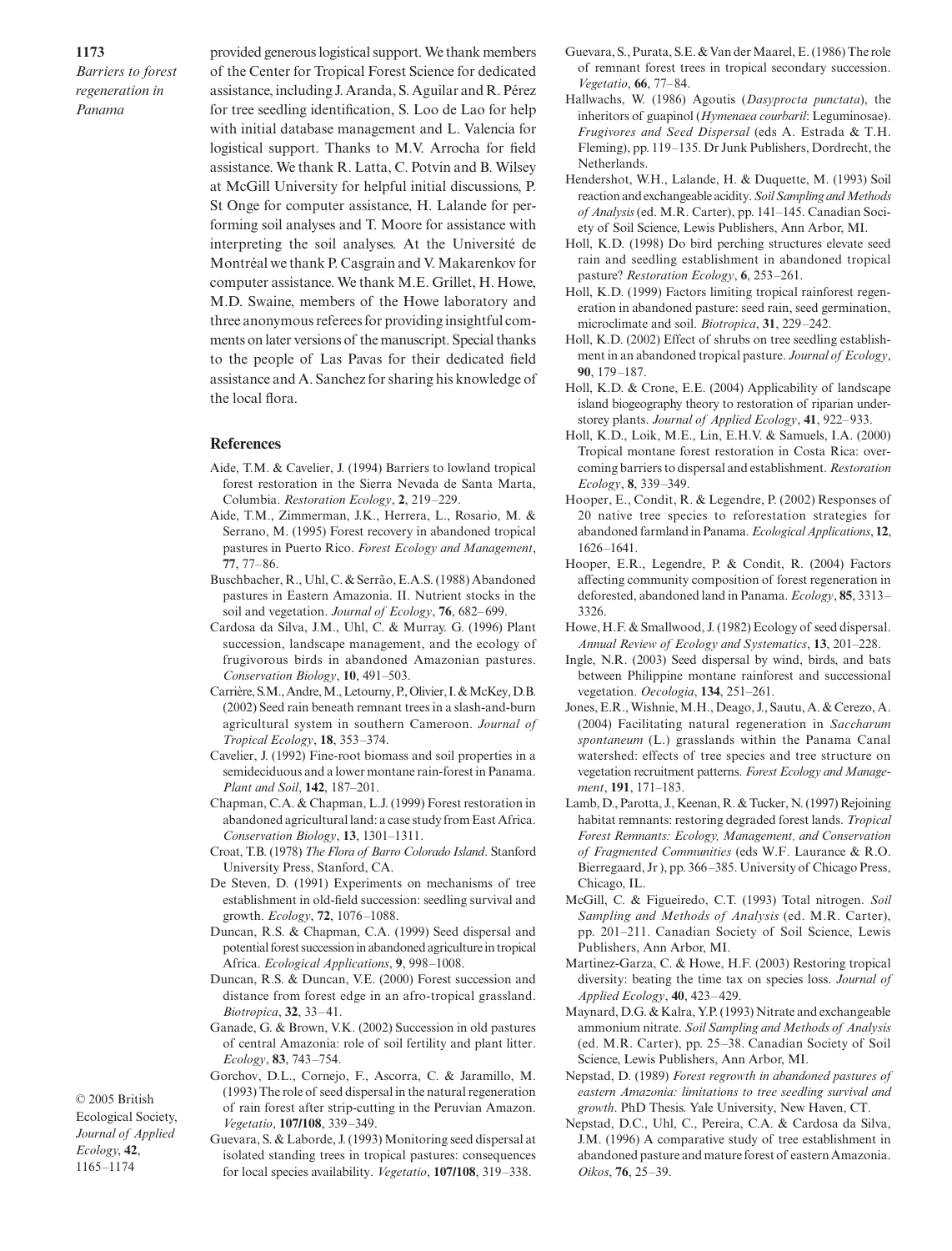*E. Hooper, P. Legendre & R. Condit*

**1174**

Nepstad, D., Uhl, C. & Serrão, E.A. (1990) Surmounting barriers to forest regeneration in abandoned, highly degraded pastures: a case study from Paragominas, Pará, Brazil. *Alternatives to Deforestation: Steps Toward Sustainable Use of the Amazon Rain Forest* (ed. A.B. Anderson), pp. 215– 229. Columbia University Press, New York, NY.

- Penna Franco, E.A. (1990) *Estudio Socioeconomico y Descripcion de Practicas Agricolas en Tres Comunidades Aledanas al Monumento Natural de Barro Colorado (Las Pavas, Lagartera y Lagarterita). Tesis por el titulo de licenciado en ingenieria agronomica.* Universidad de Panama, facultad de ciencias agropecuarias escuela de agronomica, Republica de Panama.
- Sampaio, E.V.S.B., Salcedo, I.H. & Kauffman, J.B. (1993) Effect of different fire severities on coppicing of Caatinga vegetation in Serra Talhado, PE, Brazil. *Biotropica*, **25**, 452–460.
- Sanchez, P.A. (1976) *Properties and Management of Soils in the Tropics*. J. Wiley Press, New York, NY.
- SAS Institute Inc. (1988) *SAS/STAT User's Guide, Release 6·03 Edition*. SAS Institute Inc., Carey, NC.
- Setterfield, S.A. (2002) Seedling establishment in an Australian tropical savanna: effects of seed supply, soil disturbance, and fire. *Journal of Applied Ecology*, **39**, 949–959.
- Slocum, M.G. & Horvitz, C.C. (2000) Seed arrival under different genera of trees in a neotropical pasture. *Plant Ecology*, **149**, 51–62.
- Thomas, D.W., Cloutier, D., Provencher, M. & Houle, C. (1988) The shape of bird- and bat-generated seed shadows around a tropical fruiting tree. *Biotropica*, **20**, 347–348.
- Toh, I., Gillespie, M. & Lamb, D. (1999) The role of isolated trees in facilitating tree seedling recruitment at a degraded sub-tropical rainforest site. *Restoration Ecology*, **7**, 288–297.
- Tran, S.T. & Simard, R.R. (1993) Mehlich III-extractable elements. *Soil Sampling and Methods of Analysis* (ed. M.R. Carter), pp. 43–49. Canadian Society of Soil Science, Lewis Publishers, Ann Arbor, MI.
- Uhl, C., Buschbacher, R. & Serrão, E.A.S. (1988) Abandoned pastures in eastern Amazonia. I. Patterns of plant succession. *Journal of Ecology*, **76**, 663–681.
- Uhl, C., Clark, K., Clark, H. & Murphy, P. (1981) Early plant succession after cutting and burning in the upper Rio Negro region of the Amazon basin. *Journal of Ecology*, **69**, 631–649.
- Uhl, C., Nepstad, D., Buschbacher, R., Clark, K., Kauffman, B. & Subler, S. (1990) Studies of ecosystem response to natural and anthropogenic disturbance provide guidelines for designing sustainable land-use systems in Amazonia. *Alternatives to Deforestation: Steps Toward Sustainable Use of the Amazon Rain Forest* (ed. A.B. Anderson), pp. 24–42. Columbia University Press, New York, NY.
- Vieira, I.C.G., Uhl, C. & Nepstad, D. (1994) The role of the shrub *Cordia multispicata* Cham. as a 'succession facilitator' in an abandoned pasture, Paragominas, Amazonia. *Vegetatio*, **115**, 91–99.
- Wijdeven, S.M.J. & Kuzee, M.E. (2000) Seed availability as a limiting factor in forest recovery processes in Costa Rica. *Restoration Ecology*, **8**, 414–424.
- Willson, M.F. & Crome, F.H.J. (1989) Patterns of seed rain at the edge of a tropical Queensland rain forest. *Journal of Tropical Ecology*, **5**, 301–308.
- Windsor, D.M. (1990) *Climate and Moisture Variability in a Tropical Forest: Long-Term Records from Barro Colorado Island, Panama.* Smithsonian Contribution to the Earth Sciences, No. 29. Smithsonian Institution Press, Washington, DC.
- Yarranton, G.A. & Morrison, R.G. (1974) Spatial dynamics of a primary succession: nucleation. *Journal of Ecology*, **62**, 417–428.
- Zahawi, R.A. & Augspurger, C.K. (1999) Early plant succession in abandoned pastures in Ecuador. *Biotropica*, **31**, 540–552.
- Zimmerman, J.K., Pascarella, J. & Aide, T.M. (2000) Barriers to forest regeneration in an abandoned pasture in Puerto Rico. *Restoration Ecology*, **8**, 350–360.

*Received 11 August 2004; final copy received 5 July 2005 Editor: Phil Hulme*

#### **Supplementary material**

The following supplementary material is available for this article online.

Appendix S1. Soil analyses: results of ANOVA for each element comparing unburned forest with unburned soils in *Saccharum* grassland.

© 2005 British Ecological Society, *Journal of Applied Ecology*, **42**, 1165–1174